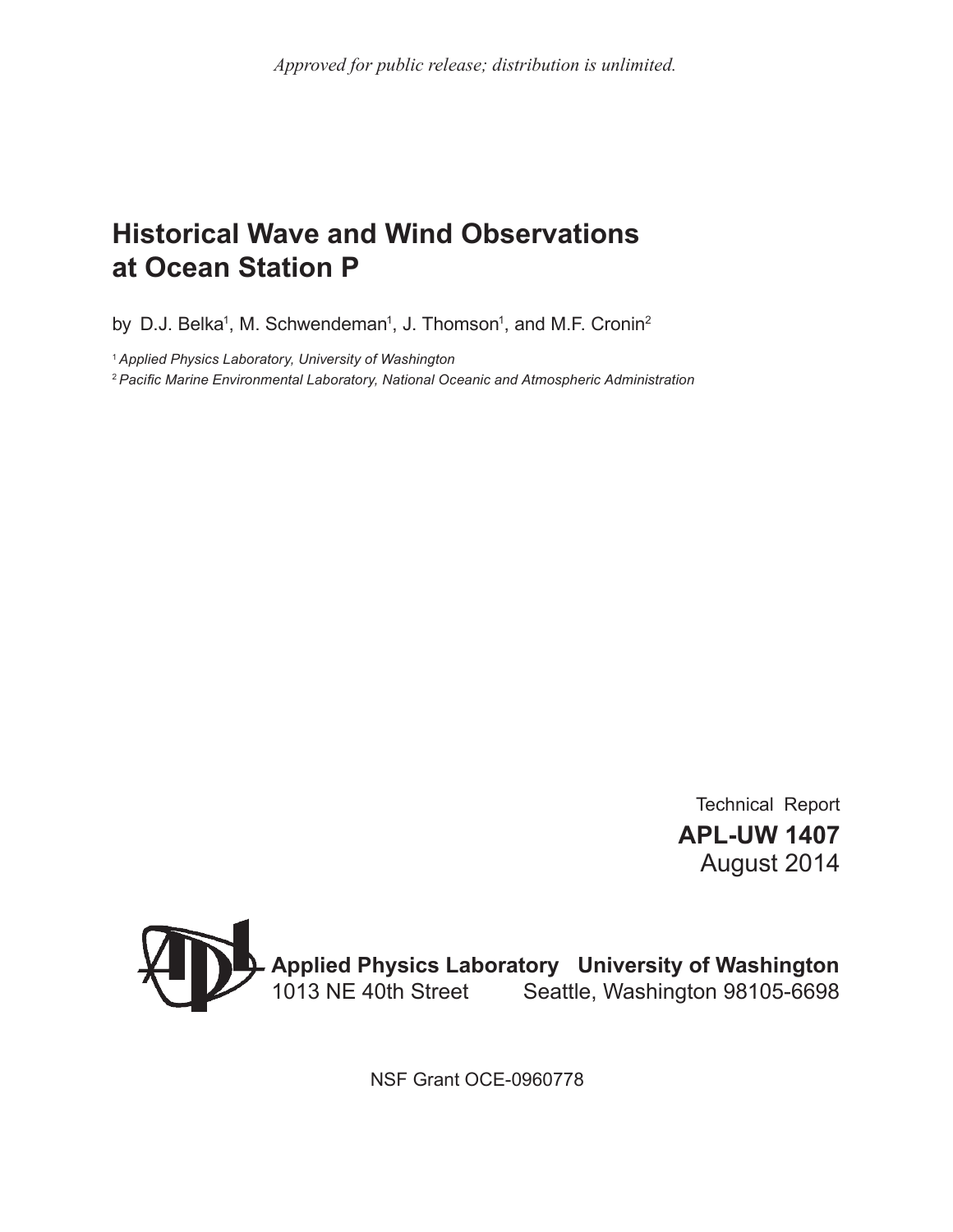### *Acknowledgments*

We thank the broad community of researchers who have supported Ocean Station P including Marie Roberts and colleagues at the Institute for Ocean Sciences (Canada), Eric D'Asaro and colleagues at APL-UW, and the ocean climate group at PMEL-NOAA. Keith Ronnholm (PMEL-NOAA) performed the original aggregation of historical data. The waverider mooring (used for the modern measurements) was designed and built by Joe Talbert and Alex de Klerk at APL-UW, with design help from Christian Meinig at PMEL-NOAA. The waverider data are received and archived by the Coastal Data Information Program at Scripps Institution of Oceanography.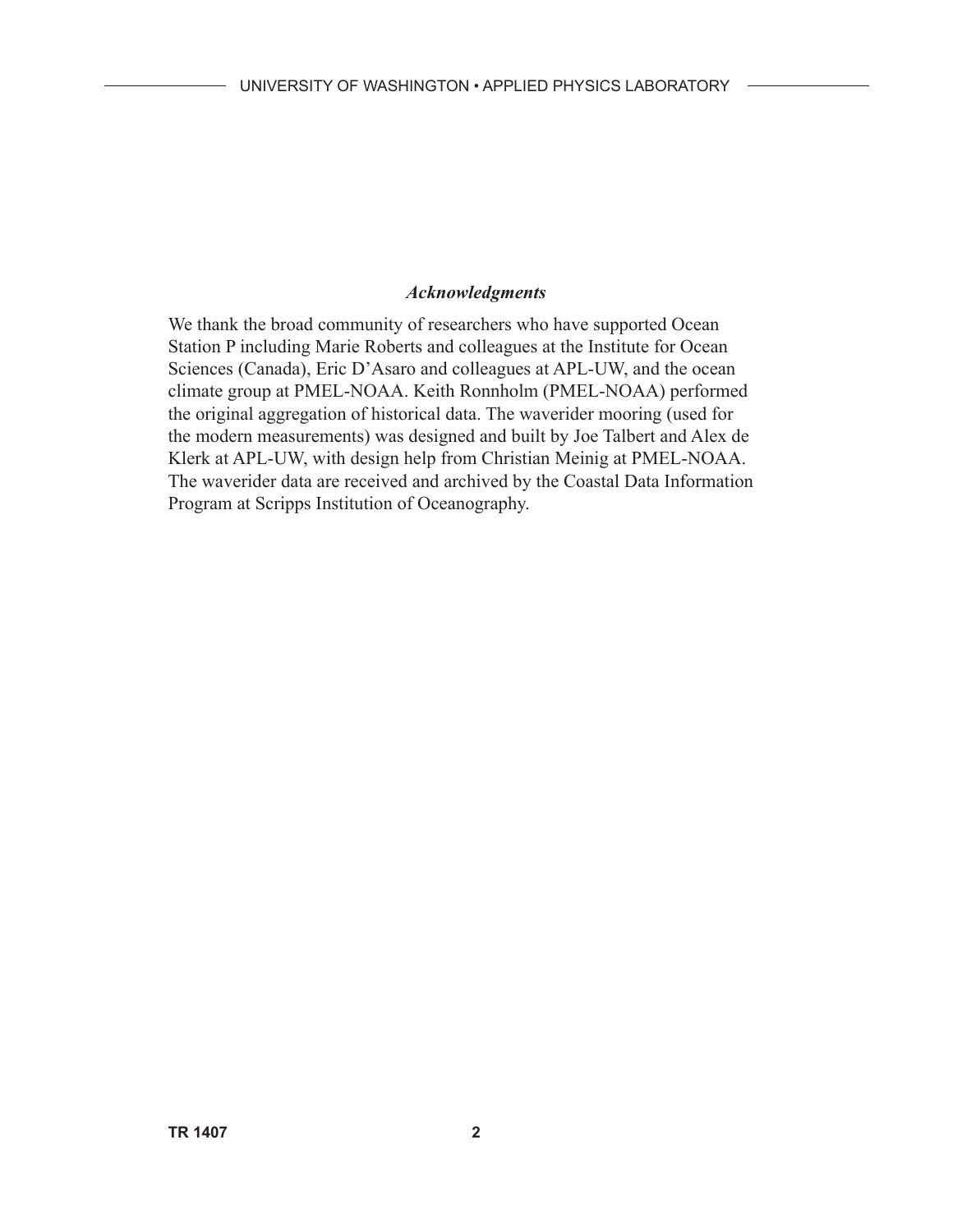## *Abstract*

An historical data set with 30 years of wave and wind observations from Ocean Weather Station P (50°N, 145°W) is described and validated against modern measurements. Observation biases are discussed and corrections are made where appropriate. Climate trends are explored, including a negative correlation between waves and the Pacific Decadal Oscillation. The validated historical data are deposited in a public archive with online access.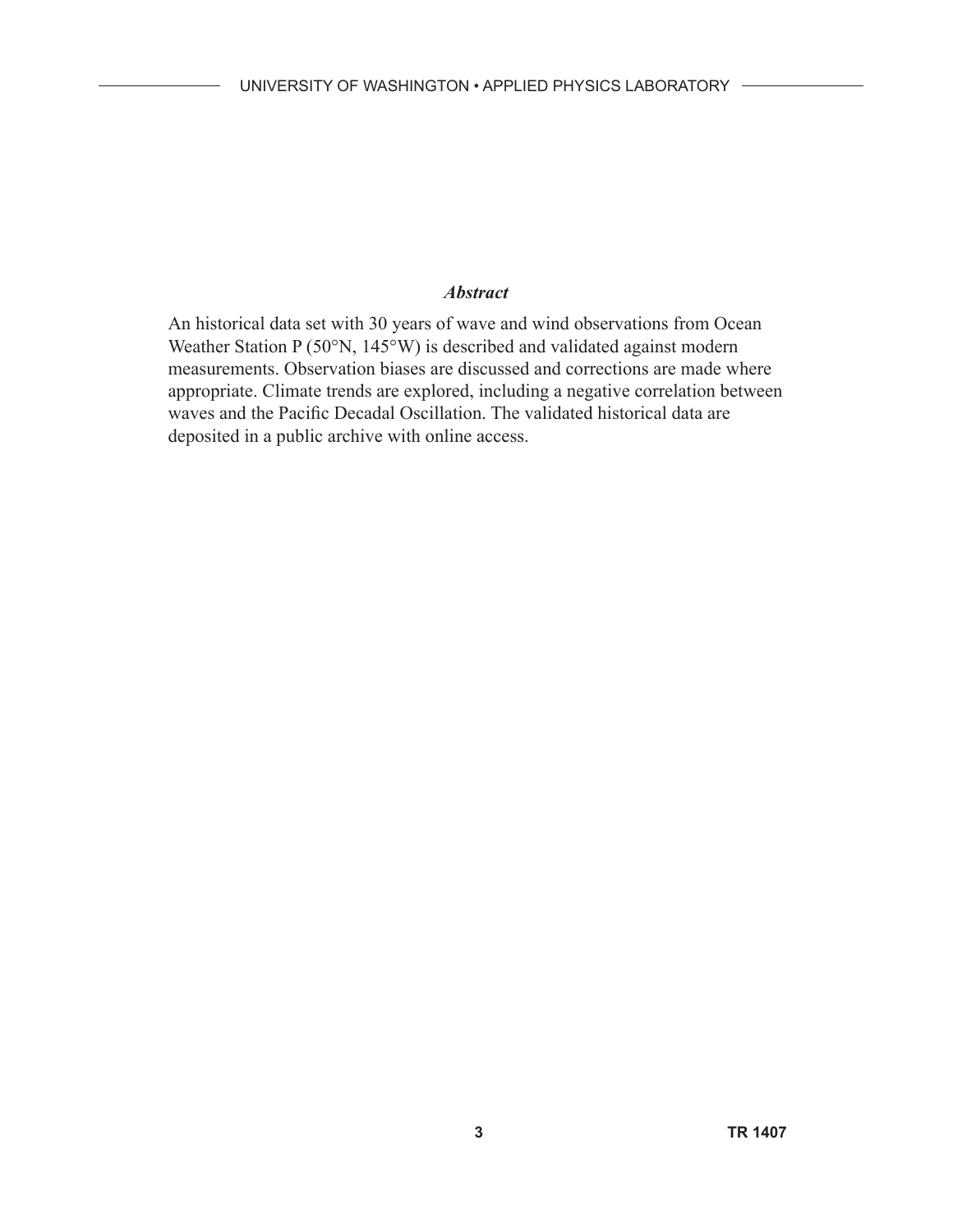#### **Introduction**

Modern climate models require coupling between the ocean and atmosphere, and thus ocean waves are of growing interest in climate studies (*Bromirski et al*., 2013; *Cavaleri et al*., 2013). Interactions between the ocean and atmosphere form a complex feedback system of heat, energy, mass, and momentum, which is primarily facilitated by ocean surface waves (see, for example, *Large and Pond*, 1981; *Smith*, 1988; *Donelan*, 1993). Wave measurements are necessary to better understand and quantify these feedbacks and further refine the associated empirical models. With this motivation, scientists at the National Oceanic and Atmospheric Administration (NOAA) and University of Washington have been making continuous wind and wave measurements from buoys moored in the North Pacific since 2010. The mooring location, known as Ocean Station Papa (OSP; 50°N, 145°W), was originally occupied in the early 1940s as part of a U.S. military initiative to develop better weather prediction models for the Pacific Ocean. Adopted by the Canadian Coast Guard in 1951, the station remained occupied almost continuously by weather ships collecting meteorological and oceanographic measurements until the program was terminated in 1981 (*Freeland*, 2007).

Weather ship activity at OSP led to it becoming a popular location for field experiments in the North Pacific (e.g., *Martin and Fitzwater*, 1988; *Paduan and Niiler*, 1993). However, the historical data collected during the initial weather ship program have been largely forgotten. While attempting to recover these data, current OSP researchers identified numerous sources, but were unsure of the data's origin and quality. Long-term data sets that may be used to quantify climate trends are exceptionally valuable and, unfortunately, very rare. This makes the historical OSP data set especially important, as it contains wind and wave measurements spanning over 30 years. It also provides historical context for the ongoing work at OSP and an opportunity to explore the relationship of climate signals to wind and waves.

A growing body of research demonstrates the influence of climate cycles on wind and wave variability in the North Pacific (see, for example, *Gemmrich et al*., 2011; *Bromirski et al*., 2013). Some researchers have identified systematic problems with the use of buoys to determine long-period trends in wave data (*Gemmrich et al*., 2011). They also report that localized in situ measurements may be problematic when used to determine basin-wide characteristics. As a result, there has been a preference for using calibrated models and hindcasts to estimate long-term trends (*Bromirski et al*., 2013). While this assessment is generally true for wind measurements, it is less true for wave measurements. Though a wave height may be measured at a particular location, that measurement contains wave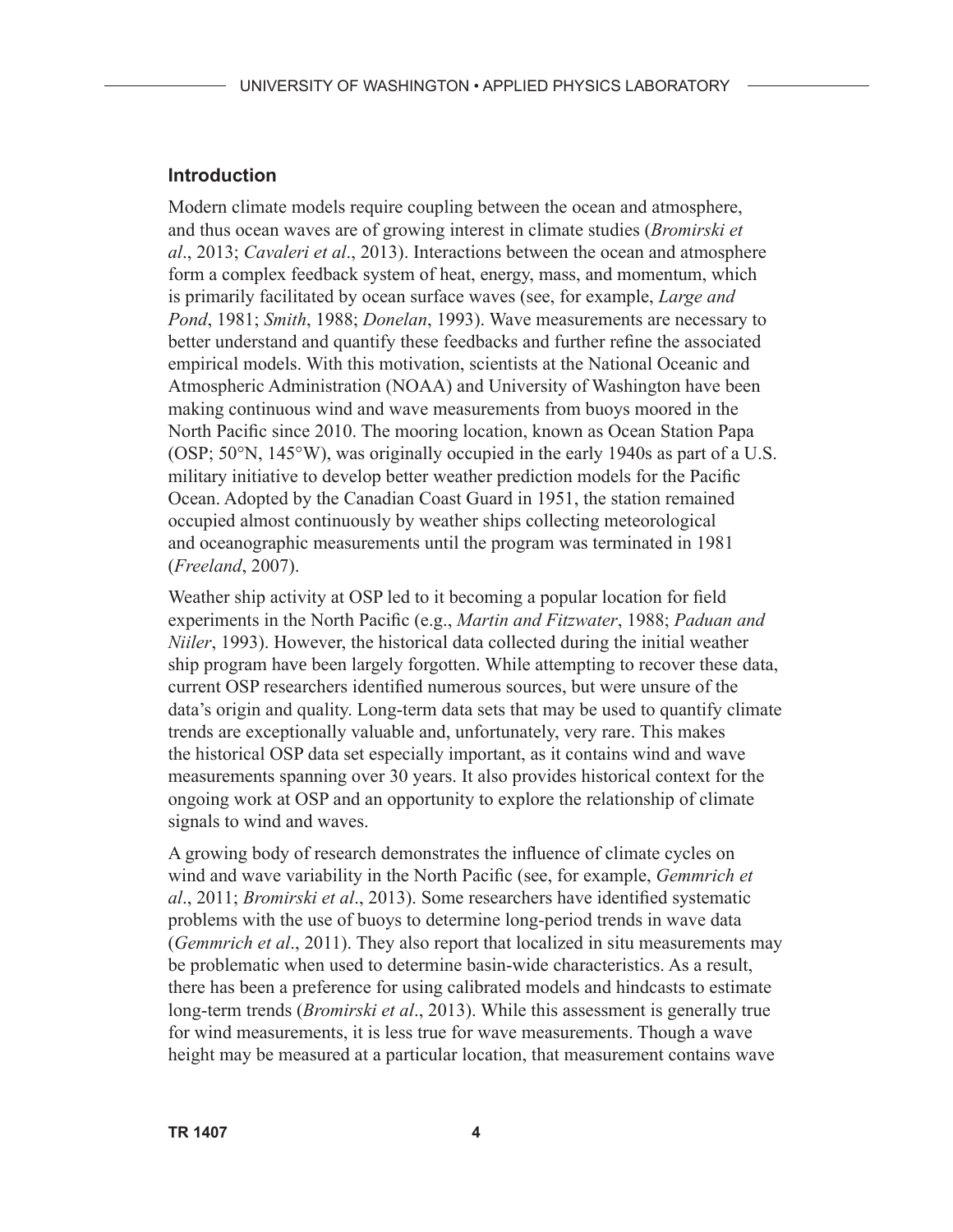components that were generated on a much larger scale. Indeed, some waves are generated over spatial and temporal scales as large as the Pacific Ocean itself (*Snodgrass et al*., 1966). While less ideal than a basin-wide wave field, point wave measurements, such as those collected during the weather ship program, represent basin-scale forcing to some degree and are therefore valuable as scientific tools for assessing larger trends.

Our analysis of the historical data from the Canadian weather ship program had several components. First, numerous sources of historical data were analyzed and their relevance assessed. Second, the distribution of historical values was compared to the modern measurements. For this analysis, we compared wind speed, wave height, and wave period. These three parameters provide a general classification of the wave climate and the local wind forcing that contributes to wave generation. Third, a time series analysis was conducted to determine what, if any, trends exist in the historical data set. Fourth, after removing the mean seasonal fluctuation, the influence of long-period trends on wind and wave variability in the North Pacific could be studied. Finally, the validated time series of wind speed, wave height, and wave period were placed in a public database, available online via the University of Washington Libraries ResearchWorks Archive (http://hdl.handle.net/1773/25570).

# **Data Discovery and Synthesis**

In the search for historical weather ship data, several different sources were discovered that have a direct connection to the original observation program. It was unclear which resource contained the original measurements. Some of these data were provided by employees at the Institute of Ocean Sciences (IOS), the current version of the government body originally charged with the weather ship program, while another set was found archived at the University Corporation for Atmospheric Research (UCAR). After an exhaustive comparison of numerous data transects from each source, it became clear that the UCAR archive represented the most original, error-free version of the data. It appears that the data obtained from IOS staff were derived from the UCAR archive source. Additionally, a cursory analysis of wave heights showed that the IOS data had been manipulated erroneously at some point without documentation, resulting in spurious jumps in the time series and distribution of values. Having determined a suitable primary source (UCAR), we proceeded to more direct analysis of wind speed, wave height, and wave period (Figure 1).

Comparison of historical and modern measurements required accounting for methodological differences. Historical wind speeds were collected using